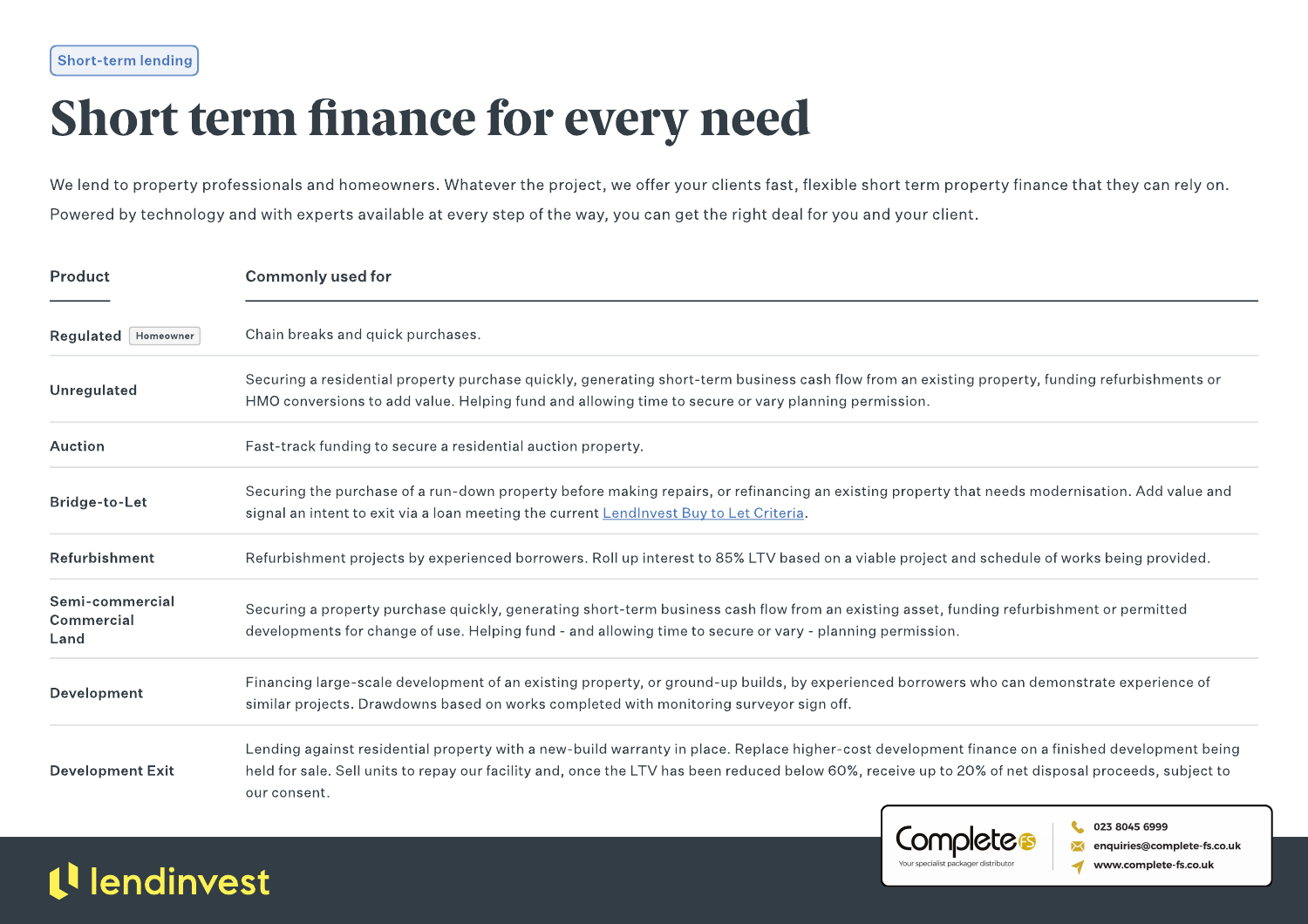#### Short-term lending

### Key features

| Regions                | England<br>and Wales    | <b>England, Wales</b><br>and Scotland | <b>England, Wales</b><br>and Scotland | <b>England, Wales</b><br>and Scotland | <b>England, Wales</b><br>and Scotland |
|------------------------|-------------------------|---------------------------------------|---------------------------------------|---------------------------------------|---------------------------------------|
| Interest method        | <b>Rolled</b>           | <b>Serviced</b><br>or Retained        | <b>Rolled</b>                         | <b>Rolled</b>                         | <b>Rolled</b>                         |
| Arrangement fee        | 2%                      | 2%                                    | 2%                                    | 2%                                    | 2%                                    |
| Max loan term (months) | 12                      | 18                                    | 18                                    | 18                                    | 24                                    |
| Max LTV/LTGDV          | 65% (net)               | 75%                                   | 85%                                   | 75%                                   | 70%                                   |
| Min Ioan size          | £75,000                 | £75,000 <sup>2</sup>                  | £150,000                              | £250,000                              | £1,000,000                            |
| Max loan size          | £3,000,000 <sup>1</sup> | £15,000,000 <sup>1</sup>              | £1,000,000 <sup>1</sup>               | £15,000,000 <sup>1</sup>              | £20,000,000 <sup>1</sup>              |
|                        | Regulated               | Unregulated                           | Refurbishment                         | Development Exit                      | Development                           |

1 For loans over this limit, please contact us directly to discuss.

<sup>2</sup> For Commercial Bridging, min loan size is £200k.

### <sup>1</sup> lendinvest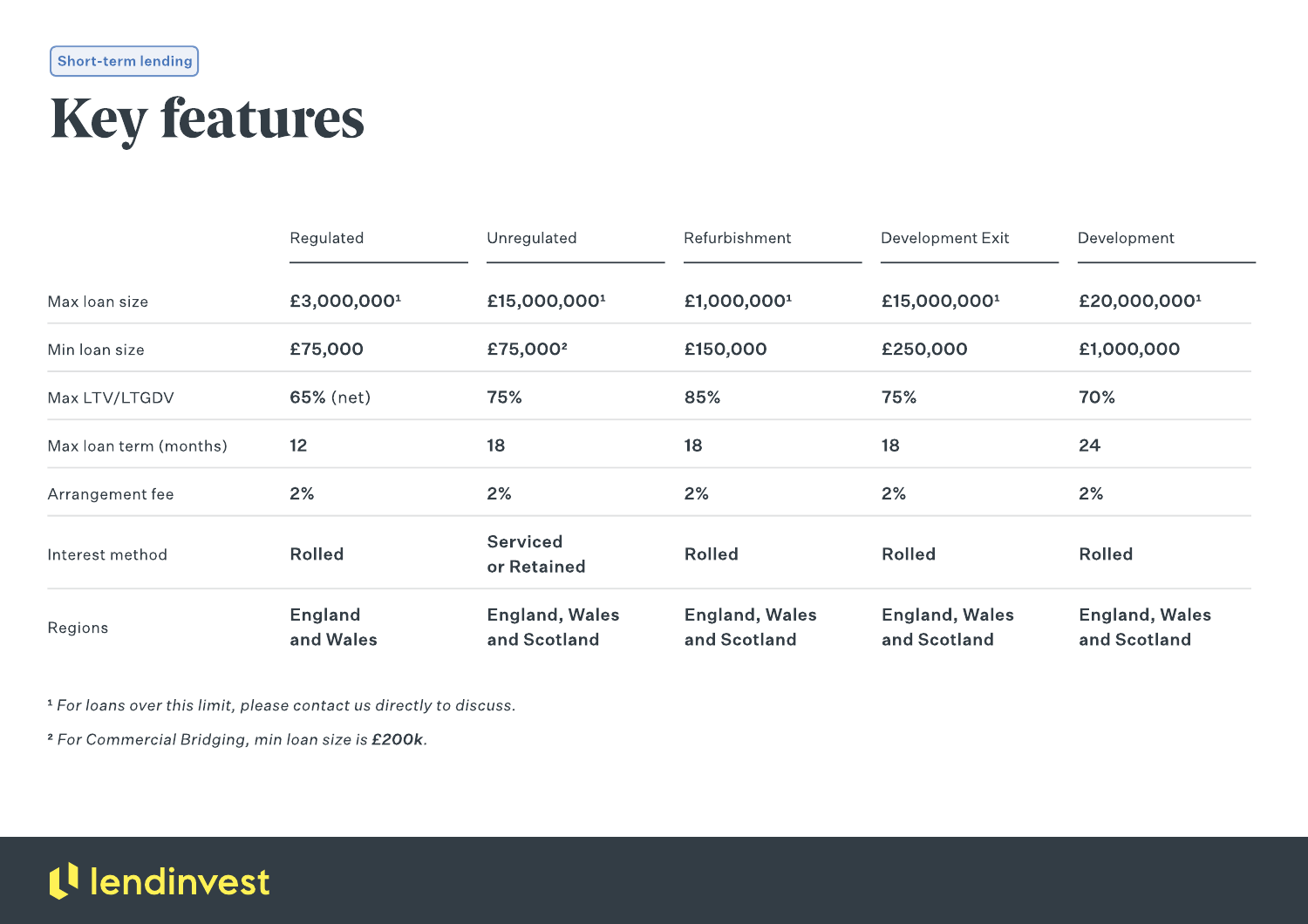Short-term lending

# Bridging rates

| <b>LTV</b>  | Regulated (net) <sup>1</sup> | Unregulated <sup>2</sup> | Refurbishment | Semi-<br>commercial | Commercial | Land  | Development<br>Exit |
|-------------|------------------------------|--------------------------|---------------|---------------------|------------|-------|---------------------|
| $\leq 50\%$ | 0.55%                        | 0.49%                    | N/A           | 0.60%               | 0.70%      | 0.70% | 0.55%               |
| $\leq 55\%$ | 0.60%                        | N/A                      | N/A           | N/A                 | N/A        | N/A   | 0.55%               |
| $\leq 60\%$ | 0.65%                        | 0.49%                    | N/A           | 0.70%               | 0.80%      | 0.80% | 0.60%               |
| $\leq 65\%$ | 0.70%                        | 0.59%                    | N/A           | 0.80%               | 0.90%      | 0.90% | 0.65%               |
| $\leq 70\%$ | N/A                          | 0.64%                    | N/A           | 0.85%               | 0.95%      | 0.95% | 0.70%               |
| $\leq 75\%$ | N/A                          | 0.69%                    | N/A           | 0.85%               | N/A        | N/A   | N/A                 |
| $\leq 85\%$ | N/A                          | N/A                      | 0.79%         | N/A                 | N/A        | N/A   | N/A                 |

<sup>1</sup> 2nd charge rates mirror 1st charge rates.

2 Residential Bridging, Auction, Bridge-to-Let.

#### tl lendinvest